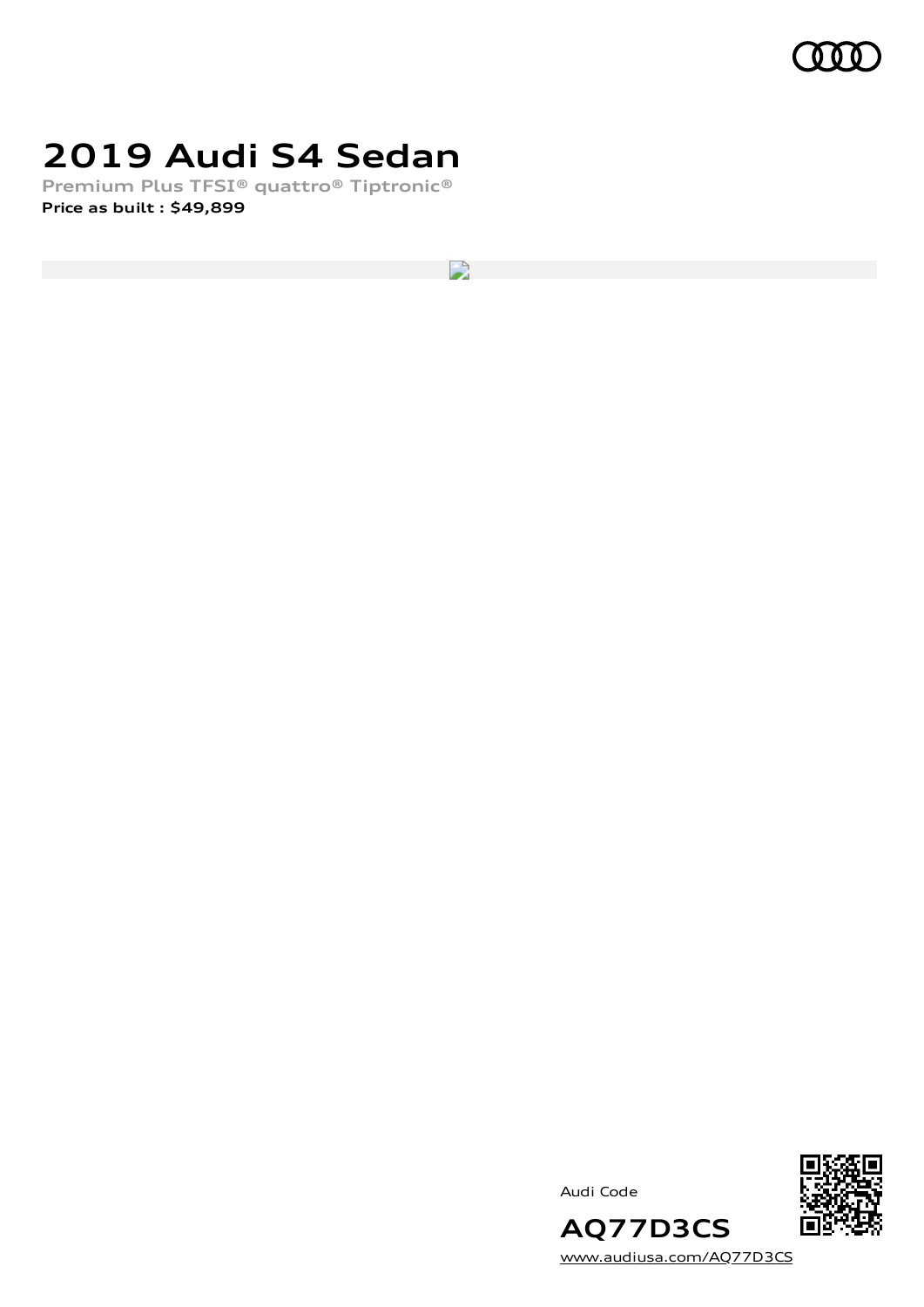## **Summary**

### **Audi 2019 Audi S4 Sedan**

Premium Plus TFSI® quattro® Tiptronic®

**Price as buil[t](#page-8-0)** \$49,899

#### **Exterior colour**

Mythos Black metallic

#### $\overline{\phantom{a}}$

#### **Further Information**

|                 | No           |
|-----------------|--------------|
| Mileage         | 32,343 miles |
| Type of vehicle | Used car     |

**Warranty**

#### **Interior colour**

| Seats     | Black with Rock Gray stitching |
|-----------|--------------------------------|
| Dashboard | Black                          |
| Carpet    | Black                          |
| Headliner | Black                          |

#### **Audi Code** AQ77D3CS

**Your configuration on www.audiusa.com** [www.audiusa.com/AQ77D3CS](https://www.audiusa.com/AQ77D3CS)

**Commission number** 7a5d62650a0e09b05160

#### **Technical Specifications**

| Engine type                  | Six-cylinder                                     |
|------------------------------|--------------------------------------------------|
| stroke                       | Displacement/Bore and 2,995/84.5 x 89.0 cc/mm    |
| Torque                       | 369 lb-ft@rpm                                    |
| Top track speed              | 155 mph or 130 mph with all-<br>season tires mph |
| Acceleration (0 - 60<br>mph) | 4 4 seconds seconds                              |
| Recommended fuel             | Premium                                          |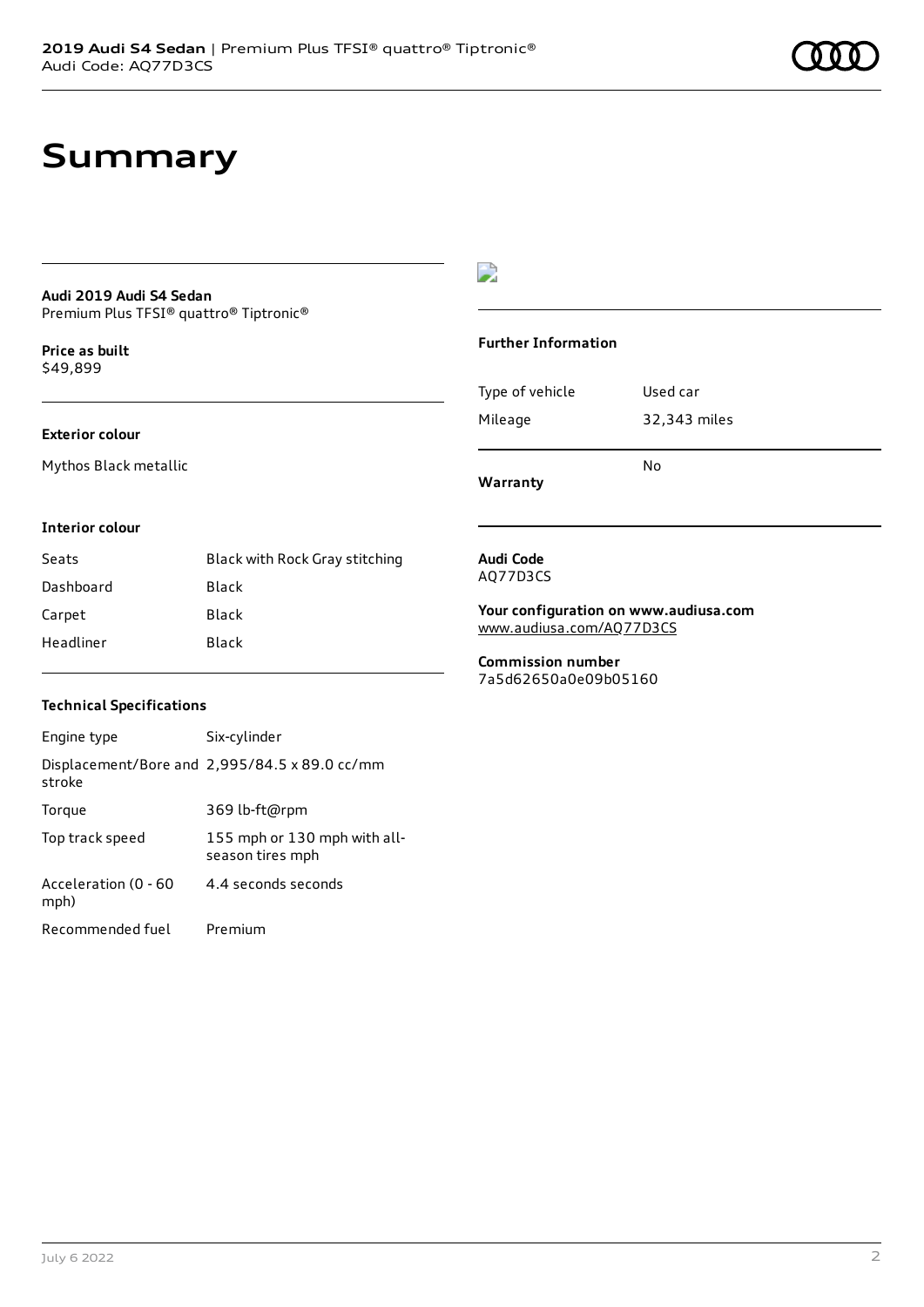

# **Standard features**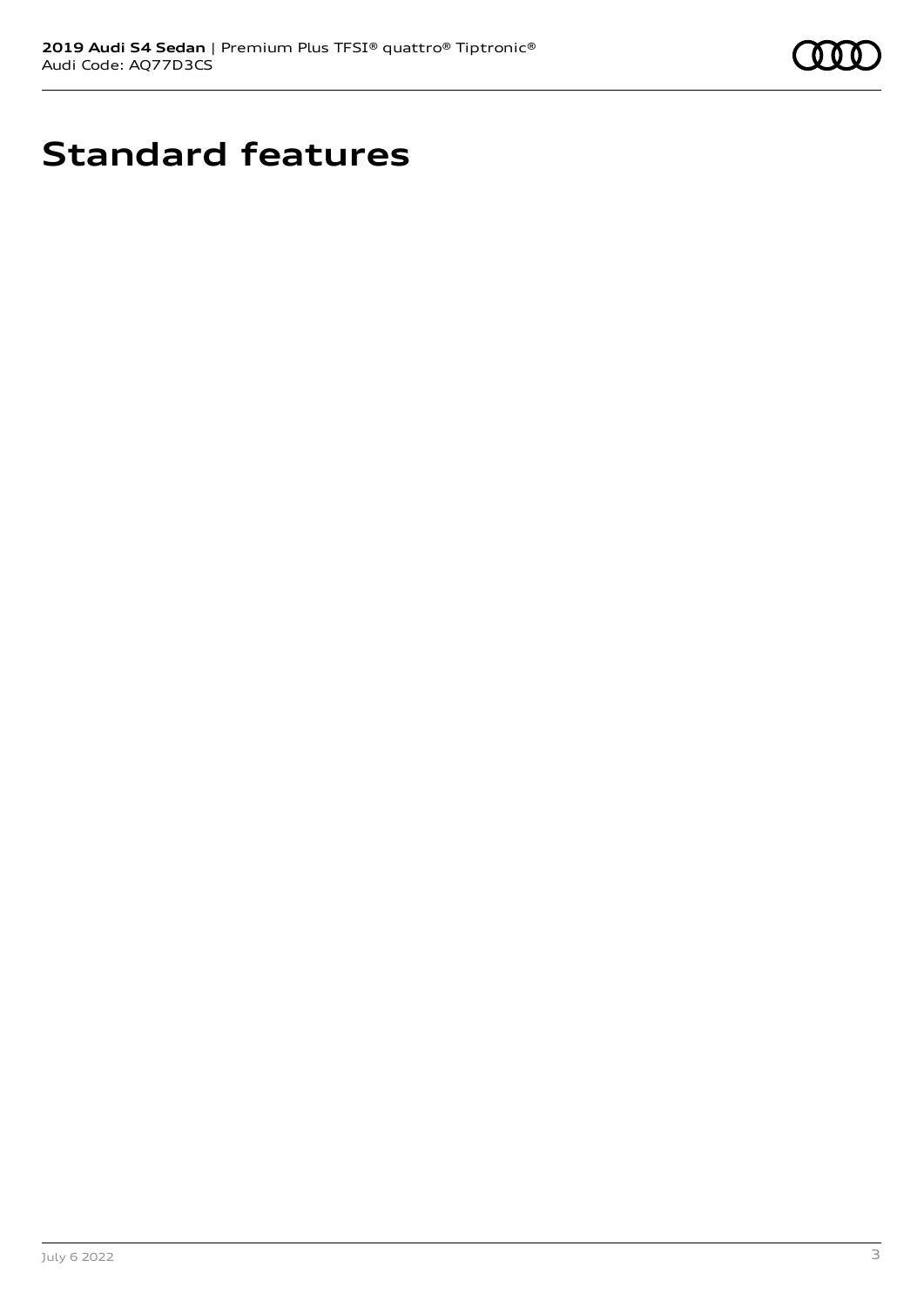# **Dealer remarks**

NEW BODY STYLE 3.0T QUATTRO TIPTRONIC SEDAN. PREMIUM PLUS MODEL WITH NAVIGATION PACKAGE. AUDI MMI TOUCH. VIRTUAL COCKPIT. BANG AND OLUFSEN SOUND SYSTEM WITH 3D SOUND. HEATED STEERING WHEEL WITH HANDS ON DETECTION. TOP VIEW CAMERA SYSTEM. AUDI PHONE BOX. ADAPTIVE CRUISE CONTROL WITH TRAFFIC JAM ASSIST. ACTIVE LANE ASSIST. BLACK OPTIC PACKAGE WITH TITANIUM BLACK EXTERIOR PACKAGE. EXTERIOR MIRROR HOUSING WITH HIGH GLOSS BLACK. FINE NAPPA LEATHER SEATS. CARBON ATLAS INLAYS. AUDI CERTIFIED PRE-OWNED WITH UP TO 5 YEAR UNLIMITED MILEAGE FACTORY BACKED EXTENDED WARRANTY.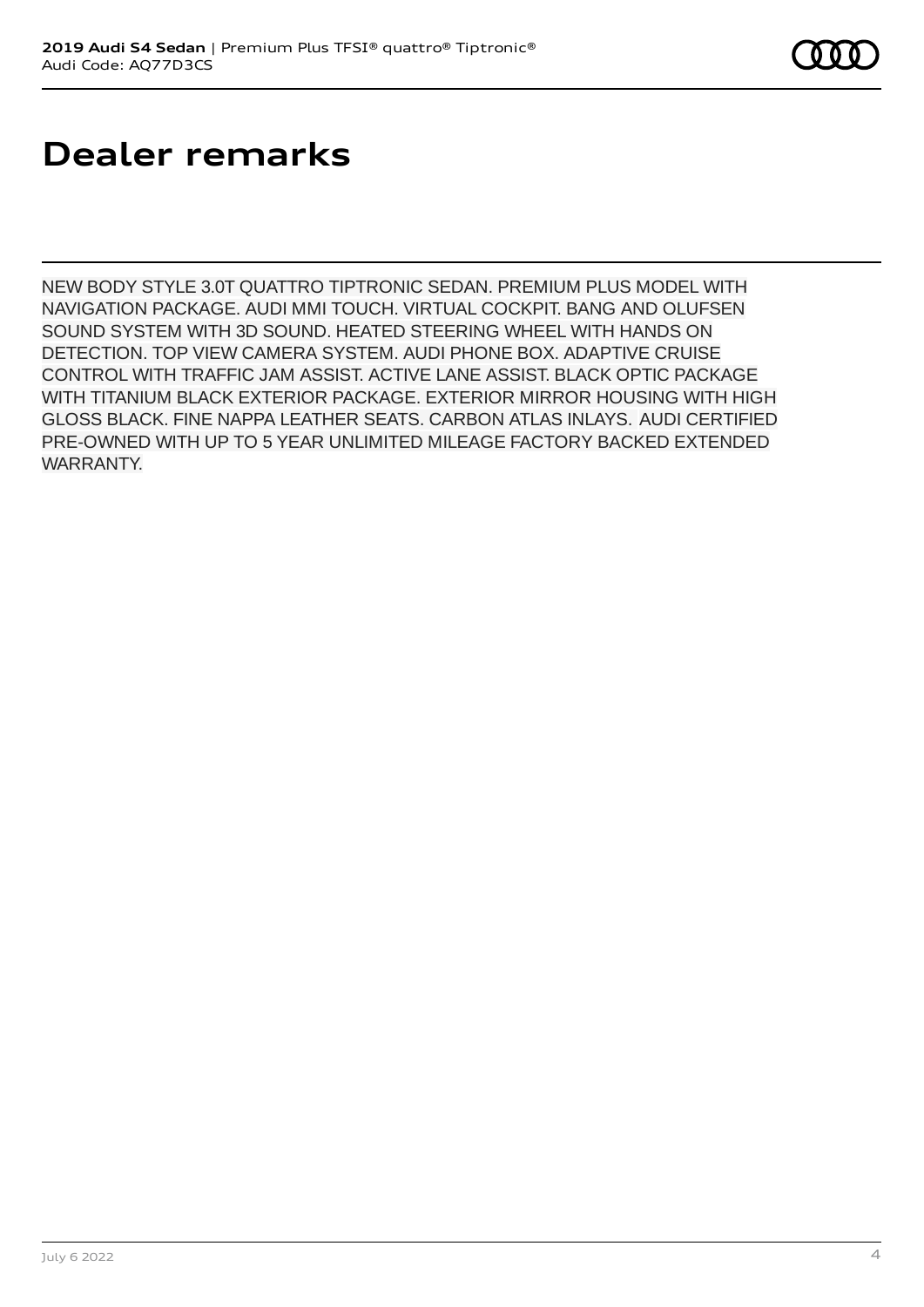# **Technical Specifications**

### Engine type Six-cylinder

**Engineering | Performance**

| Acceleration (0 - 60<br>mph) | 4.4 seconds seconds                              |
|------------------------------|--------------------------------------------------|
| Engine block                 | Aluminum-alloy                                   |
| Displacement                 | 3.01                                             |
| Cylinder head                | Aluminum-alloy                                   |
| Max. output ps/hp            | 349 @ rpm                                        |
| stroke                       | Displacement/Bore and 2,995/84.5 x 89.0 cc/mm    |
| Top track speed              | 155 mph or 130 mph with all-<br>season tires mph |
| Torque                       | 369 lb-ft@rpm                                    |
| Valvetrain                   | 16-valve DOHC with valve lift<br>system          |
|                              |                                                  |

#### **Transmission | Drivetrain**

| Gear ratios: 8th                  | 0.667:1                                                                                       |
|-----------------------------------|-----------------------------------------------------------------------------------------------|
| Gear ratios: 6th                  | 1.000:1                                                                                       |
| Gear ratios: 7th                  | 0.839:1                                                                                       |
| Gear ratios: Reverse              | 3.317:1                                                                                       |
| Gear ratios: Final Drive 2.848: 1 |                                                                                               |
| Gear ratios: 4th                  | 1.667:1                                                                                       |
|                                   |                                                                                               |
| Transmission                      | Eight-speed Tiptronic <sup>®</sup> automatic<br>transmission and quattro® all-<br>wheel drive |
| Gear ratios: 5th                  | 1.285:1                                                                                       |
| Gear ratios: 2nd                  | 3.143:1                                                                                       |
| Gear ratios: 3rd                  | 2.106:1                                                                                       |

#### **Electrical system**

| Alternator | 14 Volts - 150 amp |
|------------|--------------------|
| Battery    | 12 Volts - 80 amp  |

#### **Steering**

| Steering type                             | Electromechanical speed-sensitive<br>power steering system |
|-------------------------------------------|------------------------------------------------------------|
| Turning diameter, curb-38.1 ft<br>to-curb |                                                            |
| Steering ratio                            | 15.9:1                                                     |

#### **Suspension**

| Front axle | Five-link front independent steel<br>spring S4 sport suspension |
|------------|-----------------------------------------------------------------|
| Rear axle  | Five-link rear independent steel<br>spring S4 sport suspension  |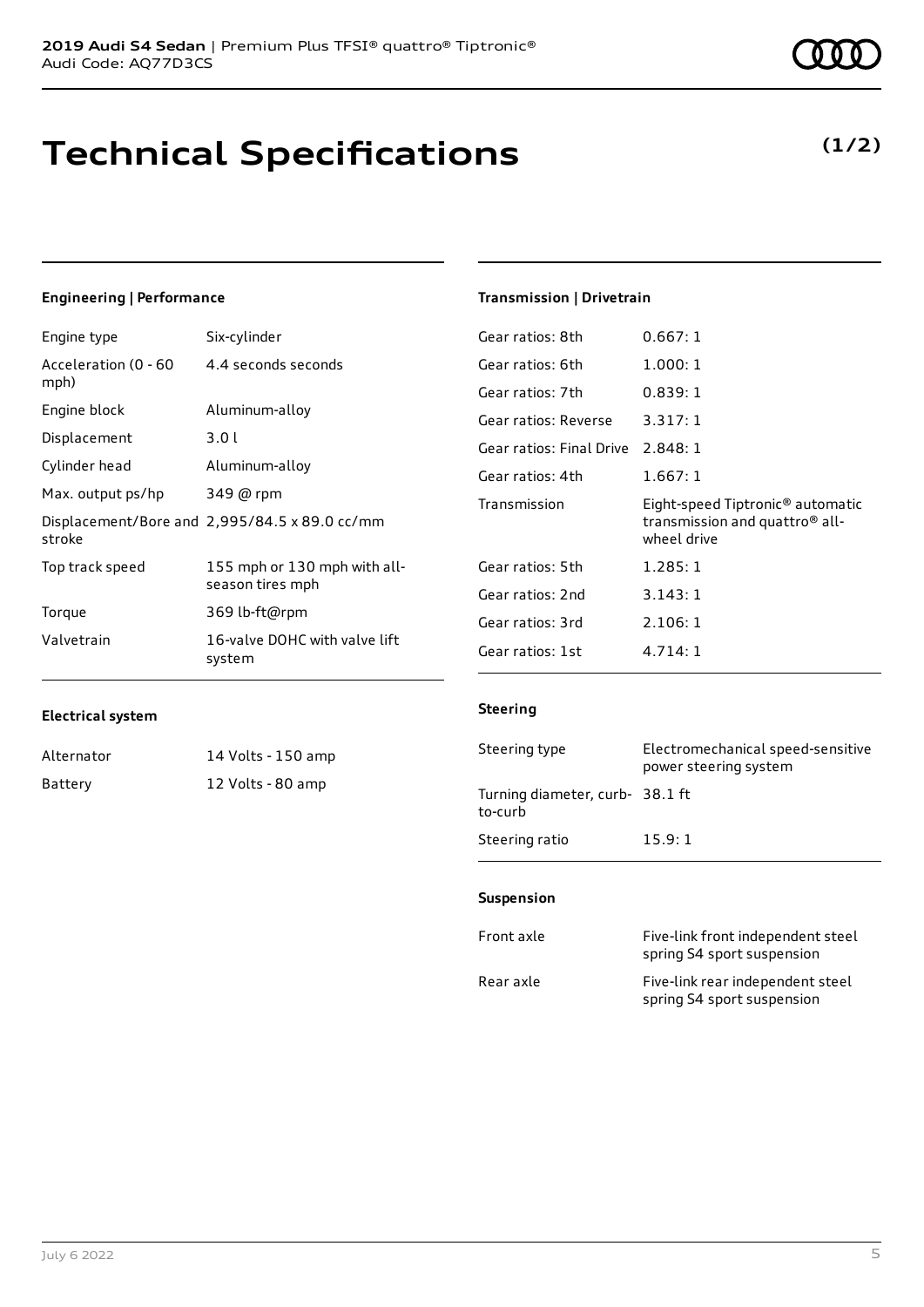# **Technical Specifications**

#### **Brakes**

| <b>Front brakes</b>  | 13.8 (ventilated disc) in                                                                                        |
|----------------------|------------------------------------------------------------------------------------------------------------------|
| Rear brakes          | 13.0 (ventilated disc) in                                                                                        |
|                      |                                                                                                                  |
| Body                 |                                                                                                                  |
| Material             | Lightweight construction<br>technology - multi-material body<br>construction (steel and aluminum<br>composition) |
| Corrosion protection | Multistep anti-corrosion protection                                                                              |

#### **Warranty | Maintenance**

| Warranty    | 4-year/50,000 mile Audi New<br>Vehicle Limited Warranty                                   |
|-------------|-------------------------------------------------------------------------------------------|
| Maintenance | 12-month/10,000 mile (whichever<br>occurs first) NO CHARGE first<br>scheduled maintenance |

#### **Exterior Measurements**

| Height                           | 55.3 in    |
|----------------------------------|------------|
| Overall width without<br>mirrors | 72.5 in    |
| Length                           | 186.8 in   |
| Wheelbase                        | $111.2$ in |
| Drag coefficient                 | $0.29$ Cw  |
| Overall width with<br>mirrors    | 79.6 in    |
| Track rear                       | 60.9 in    |
| Track front                      | 61.6 in    |
| Curb weight                      | 3,858 lb   |

### **Interior measurements**

| Seating capacity                          | 5                     |
|-------------------------------------------|-----------------------|
| Shoulder room, rear                       | 54.5 in               |
| Head room with front<br>sunroof           | 38.9 in               |
| Leg room, rear                            | 35.7 in               |
| Shoulder room, front                      | 55.9 in               |
| Head room with rear<br>sunroof            | 37.4 in               |
| Leg room, front                           | 41.3 in               |
| Cargo volume, rear<br>seatbacks up/folded | $13.0/-$ cu ft, cu ft |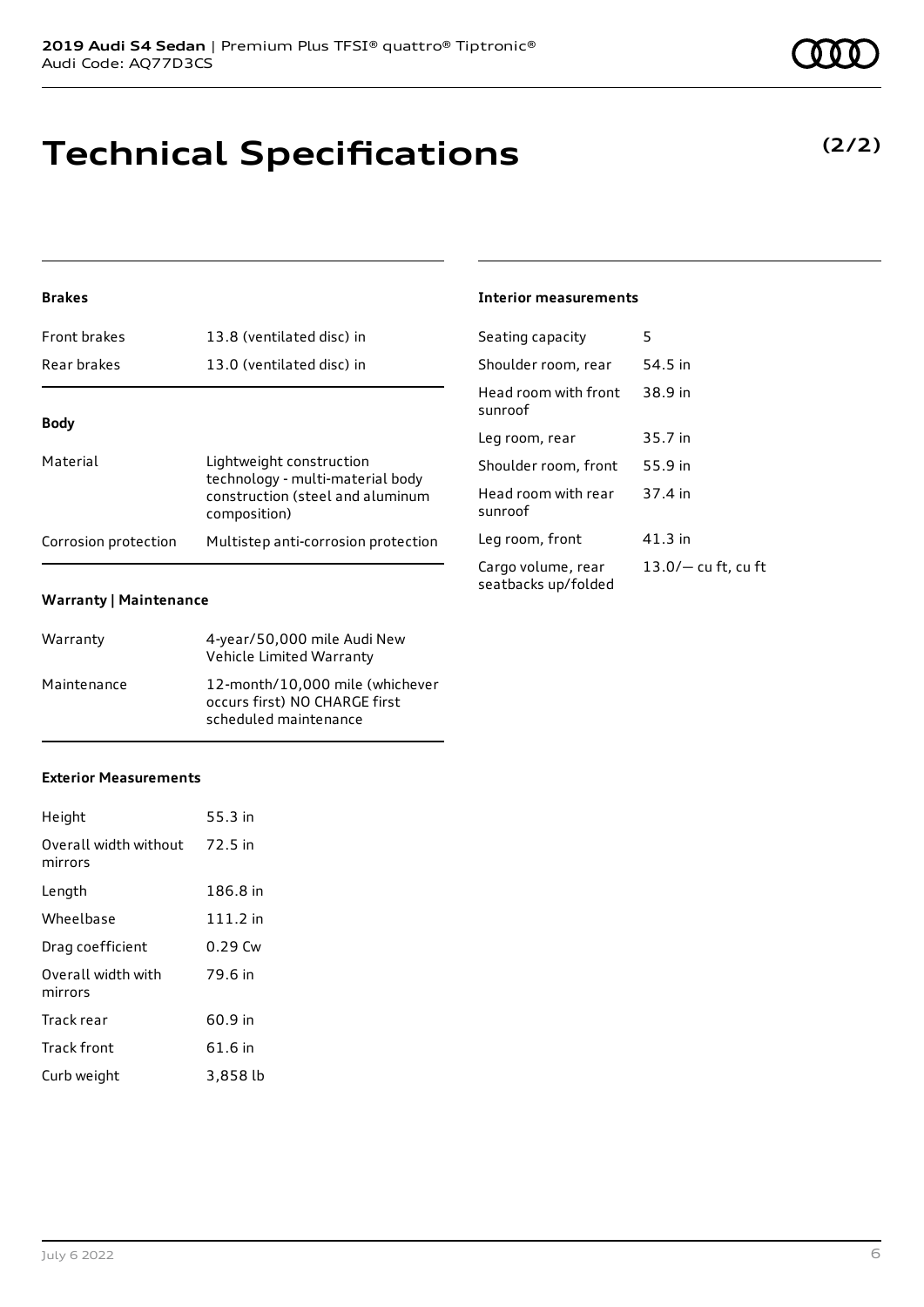### **Consumption- and emission**

#### **Consumption by NEDC**

| urban       | $21$ mpg |
|-------------|----------|
| extra-urban | 30 mpg   |
| combined    | 24 mpg   |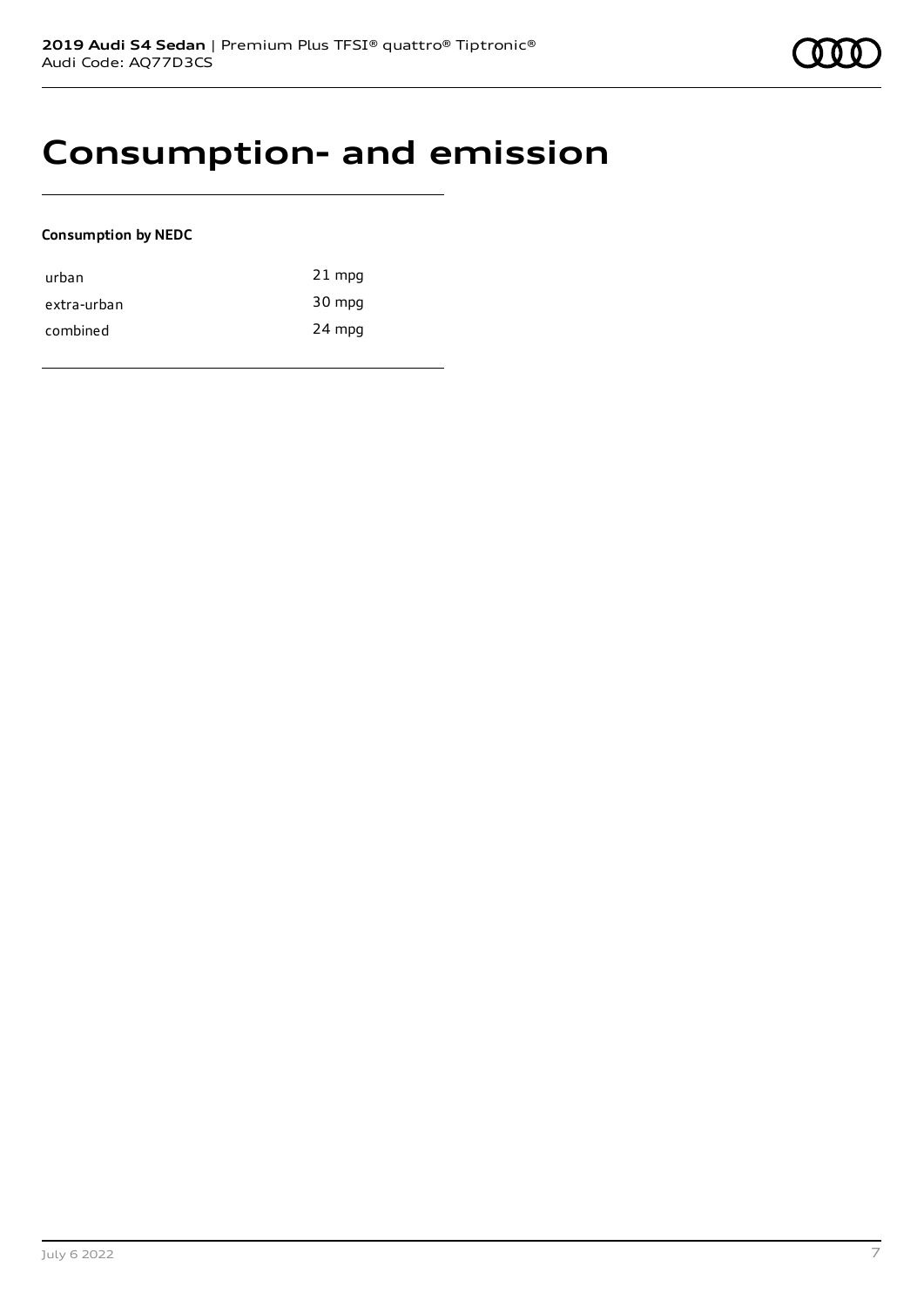## **Contact**

Dealer **Valenti Audi**

600 Straits Tpke 06795 Watertown CT

Phone: +18602748846 FAX: 8602742101

www: [https://www.valentiaudiofwatertown.com](https://www.valentiaudiofwatertown.com/)